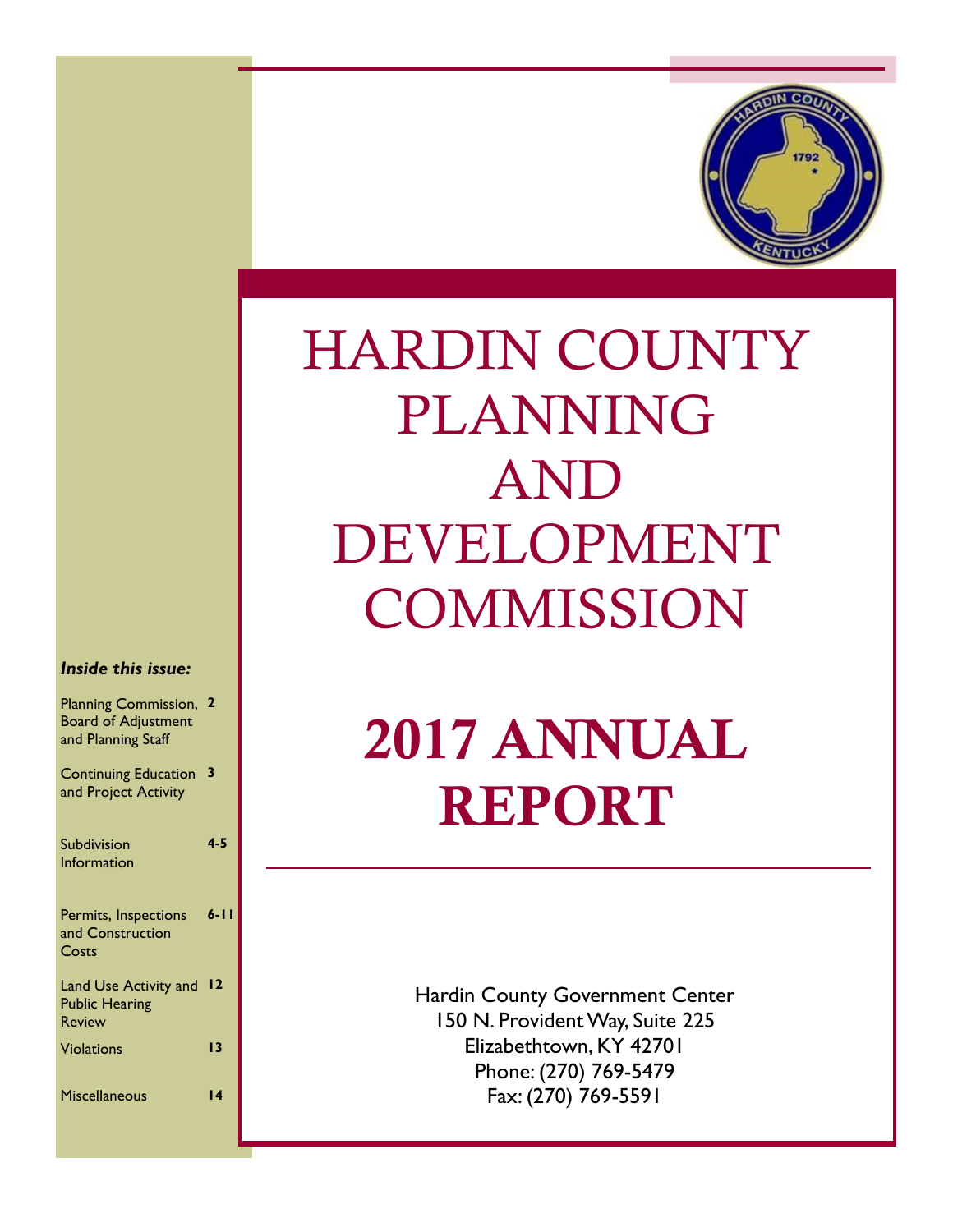# **Planning Commission Members**

Mark Hinton, Chairman Greg Lowe, Vice Chairman Larry B. Jaggers, II, Secretary Steve Steck, Member Danny Percell, Sr., Member

# **Board of Adjustment Members**

Robert A. Krausman, Chairman Greg Youngblood, Vice Chairman Steve Steck, Secretary

# **Planning Commission Staff**

Adam C. King, AICP - Director Susan Bowen – Administrative Assistant Julia McBeth – Planning Assistant Madeline Hornback – KBC Coordinator David Veirs – Electrical Inspector Ed Bryan – Building Inspector Jimmy Morgan – Building Inspector, Part time Hardin County Attorney's Office – Legal Counsel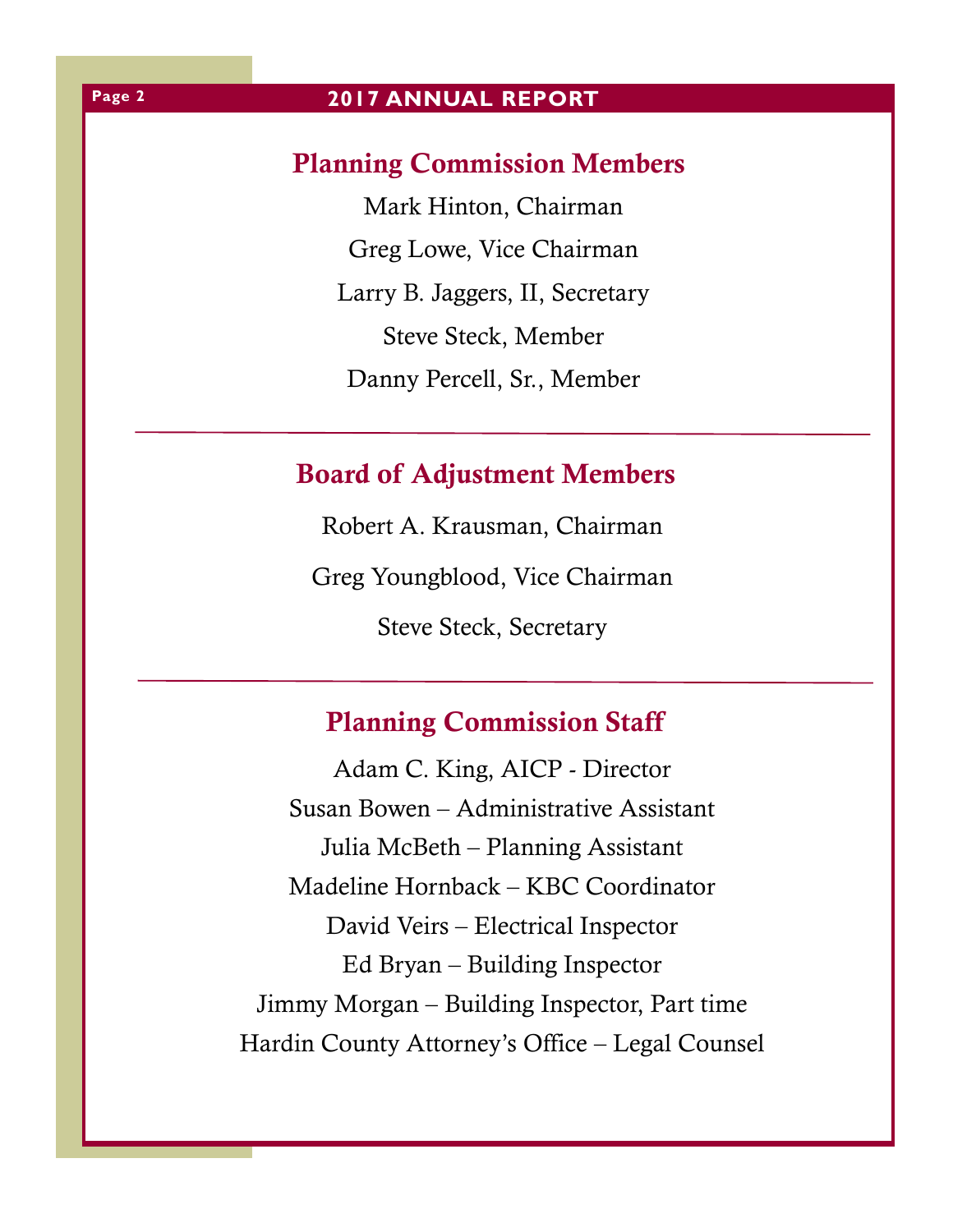# **2017 ANNUAL REPORT Page 3**

# **Continuing Education Training**

- APA Spring Conference, Jamestown, KY
- KY League of Cities, Elizabethtown, KY
- APA Fall Conference, Parklands of Floyds Fork, Louisville, KY
- CAAK Spring Conference, Kentucky Dam Village
- CAAK Fall Conference, Lexington, KY

# **Project Activity of Notable Developments**

- 1. DOLLAR GENERAL—Construction of a 9,100 sq. ft. new Dollar General store at 5842 North Dixie Highway (US 31W). This project fell under the State's Jurisdiction.
- 2. HARDIN COUNTY HONDA Expanded their existing parking lot by 135 spaces covering 0.90 acres for additional parking of new inventory on North Dixie Highway (US 31W) and a proposed 6300 sq. ft. addition to the repair shop.
- 3. HORNBACK PLUMBING Remodeling a former day care into offices and building a 4800 sq. ft. warehouse at 10 W. Quarry Ridge Court.
- 4. VULCAN ASPHALT PLANT Received a Conditional Use Permit to allow for a new Asphalt Plant on a 7.5 acre portion of the 458 acre site known as their Hardin County Quarry on Leitchfield Road (US 62).
- 5. CROP PRODUCTION SERVICES An Amended Development Plan was approved illustrating new Office, Chemical, Seed & Fertilizer Buildings on the 14 acre site at 14109 South Dixie Highway near Upton, KY.
- 6. AT&T TOWER Development Plan approved for a new telecommunications tower east of I-65 on the 64 acre Louis & Margaret Brothers farm in Elizabethtown, KY.
- 7. BLUEGRASS CELLULAR TOWER— Development Plan approved for a new telecommunications tower south of Leitchfield Road (US 62) on the 124 acre Thomas Francis Walker Farm near Cecilia, KY.
- 8. THE OLD FARMHOUSE BED & BREAKFAST A Conditional Use Permit and Change of Use Building Permit were issued for a bed & breakfast in this historic home located near the round-a-bout in Rineyville, KY.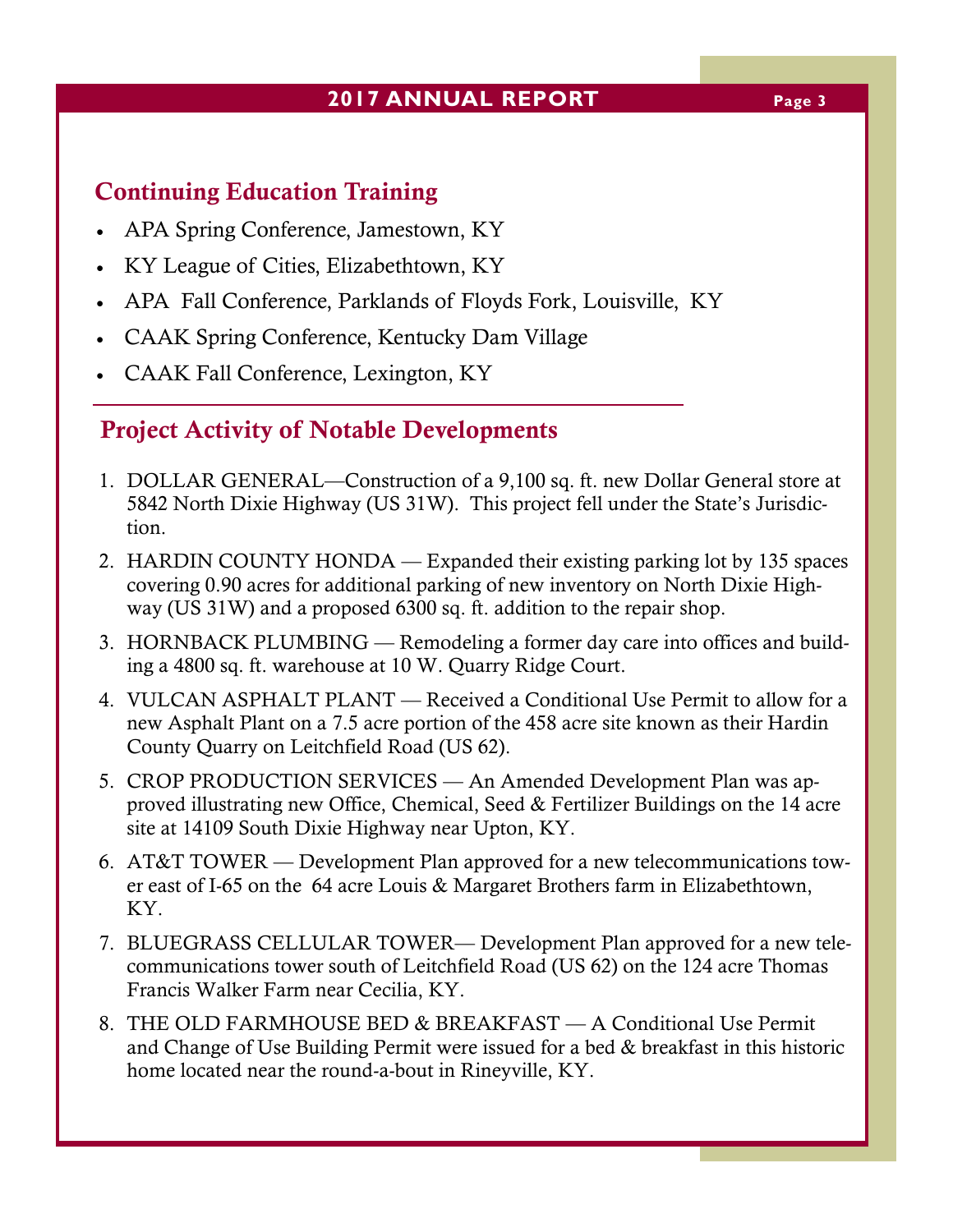- **Plat approval has been fairly consistent over the last five years. However, 2017 did see a slight increase in the total number of plats recorded with 93, which was up from a record low year of 76 plats in 2016.**
- **The last 5-years have averaged 88 plats recorded each year.**



**TOTAL NUMBER OF PLATS RECORDED, 5-YEARS** 



#### **Page 4**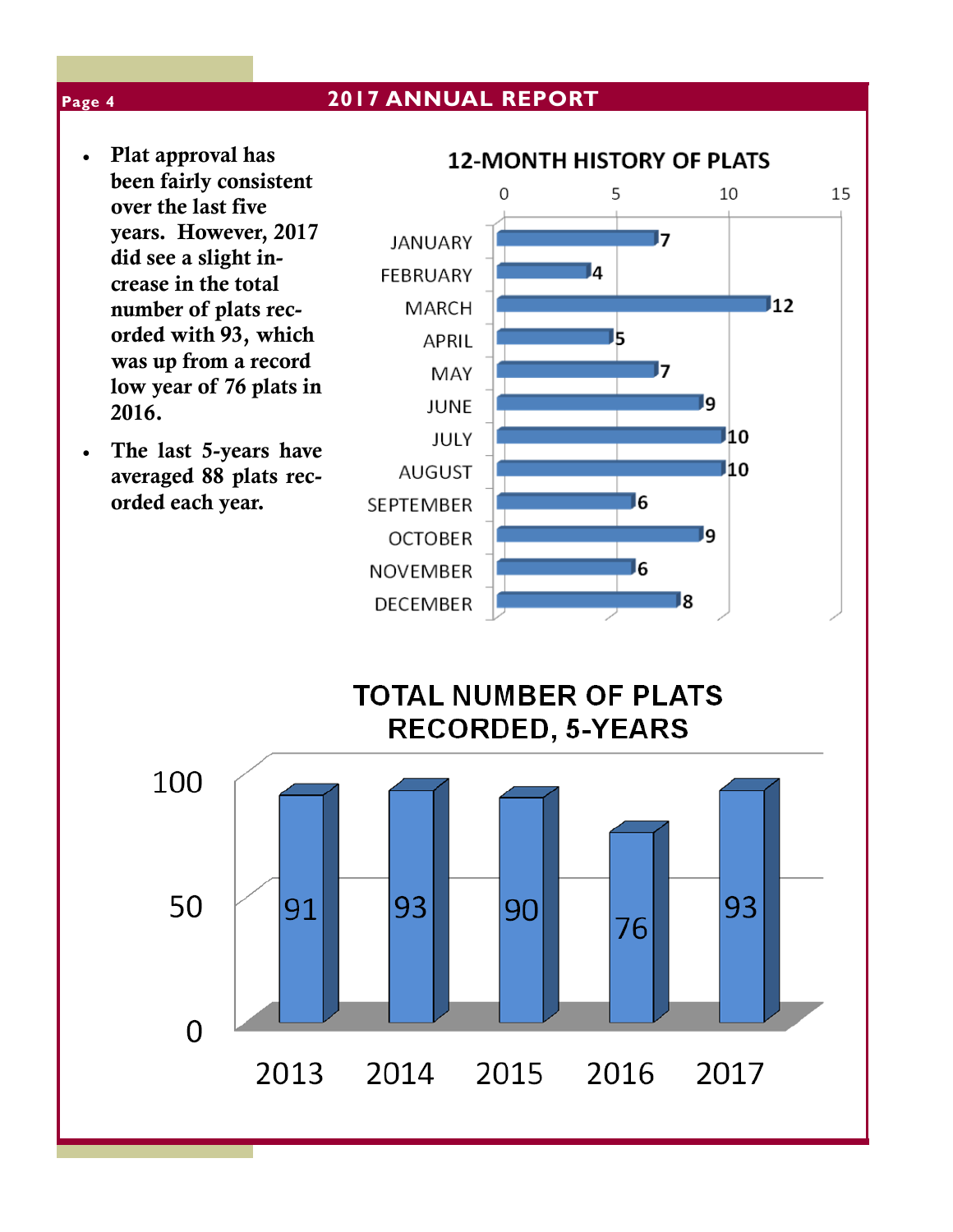### **2017 ANNUAL REPORT Page 5**

- **The total number of lots created by the plats rebounded from a low of 67 new lots in 2016 back up to 111 new lots for 2017.**
- **The last 5-years have averaged 109 new lots created each year.**
- **The plat that created the most lots for the year was Lelia and Loetta Subdivision on St. John Road with 21 new lots.**



**TOTAL NUMBER OF LOTS RECORDED, 5-YEARS** 

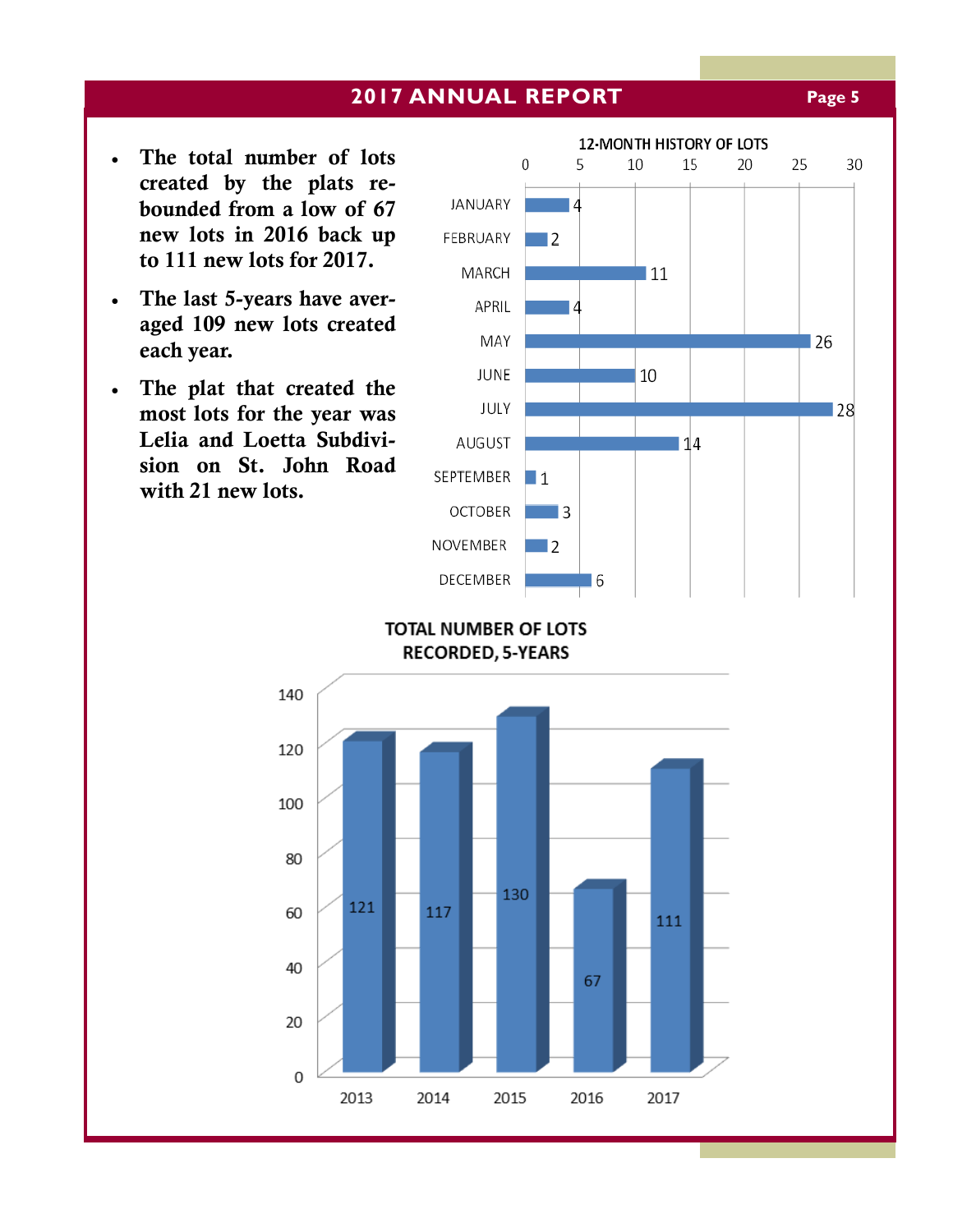

- **2017 saw the upward trend continue in the annual total number of permits issued. With 521 for 2017, this was the first year since 2010 in which more than 500 permits were issued.**
- **The six-year average for total permits is 435. 2017's total number of permits was nearly 20% greater than the six-year average.**
- **Permits for Single Family Dwellings and Detached Accessory Structures (garages, barns and sheds) typically vie for the most issued type of permit. For 2017, more Single Family Permits were issued than Detached Accessory Structures. 161 permits were issued for Single Family Dwellings compared to only 122 in 2016 and 148 for Detached Accessory Structures compared to 125 in 2016.**

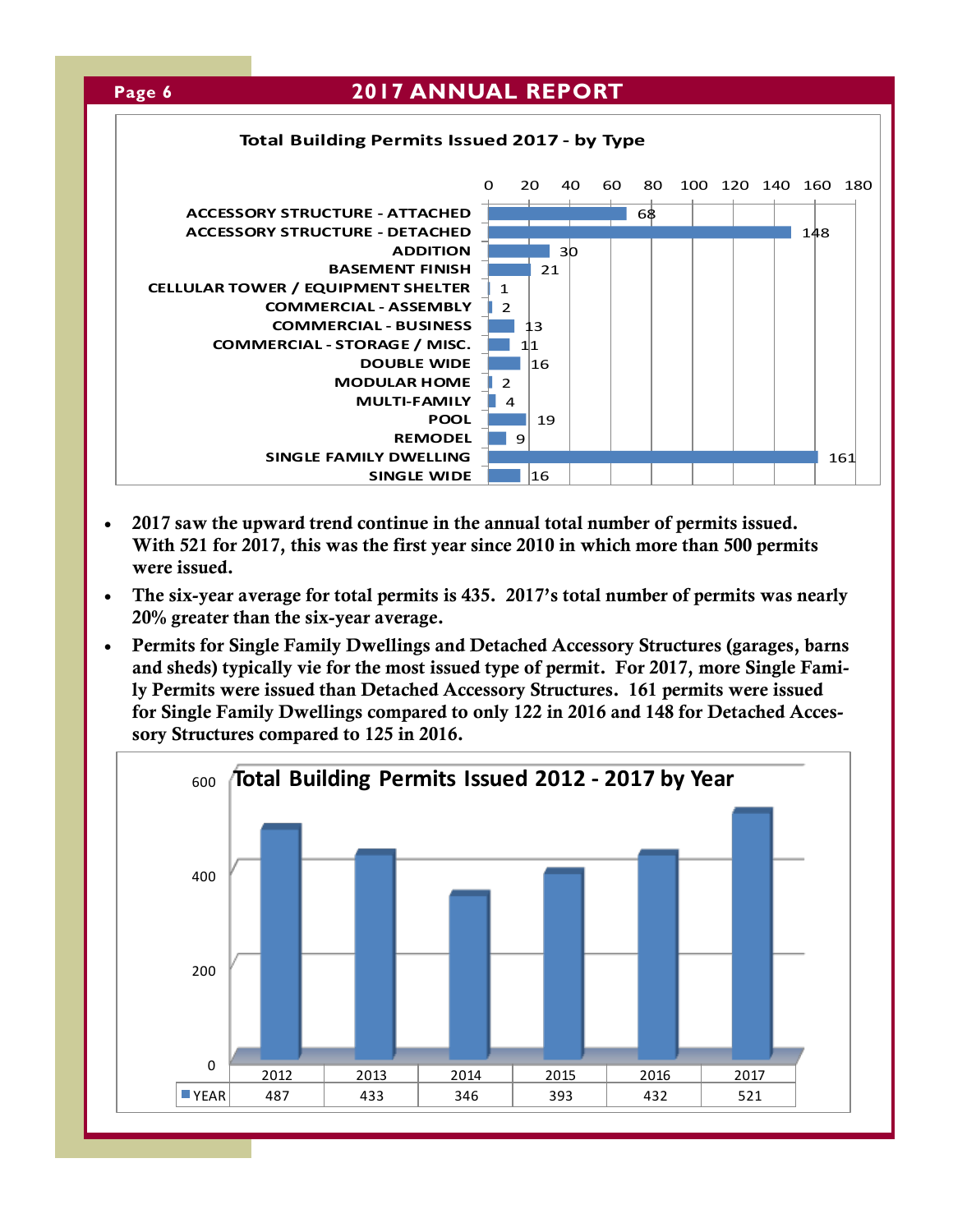



- **The number of Single Family Dwelling Permits issued for 2017 (161) showed a 32% increase over 2016 (122) and 32% more than the six-year average which was also 122.**
- **The average number of Single Family Permits issued per month in 2017 was 13. The monthly average for 2012 through 2016 was 9.5 per month. June was the busiest month of 2017 with 25 permits followed by August with 24.**
- **The most Single Family Dwelling permits issued in a given year was in 2003 with 429.**

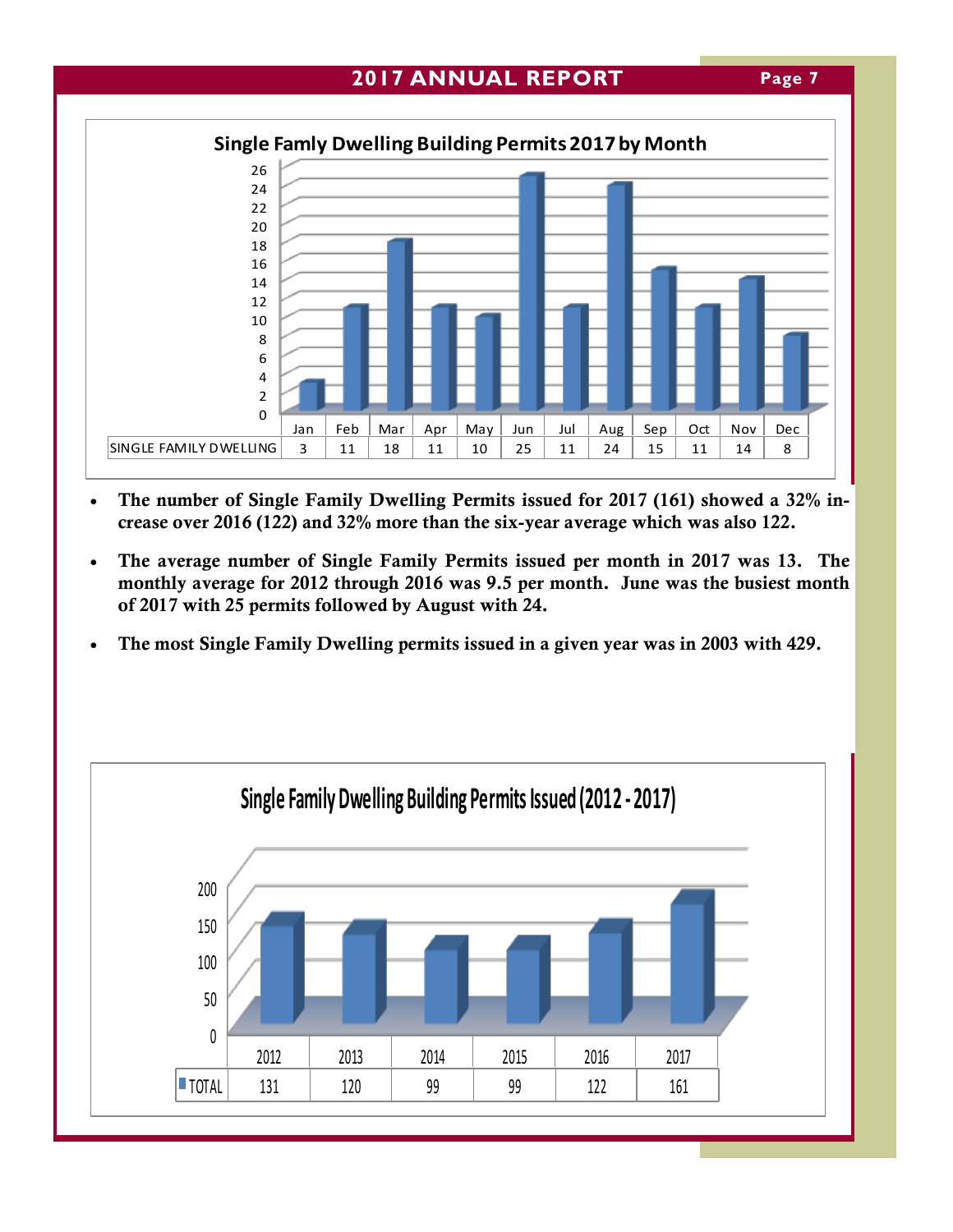

- **The increase in total building permits issued in 2017 brought an increase in Building Inspections. There were 1259 Building Inspections performed in 2017 which exceeds the five year average of 1040 inspections per year.**
- **2017 was the busiest year for building inspection of the last five years.**
- **For 2017, the most prevalent inspection we conducted was for a Final with 444 inspections, followed up by Footers with 356.**

| <b>Permit Summary Report Inspection Type</b> |    |    |     |    |     |                |     |                                                                       |     |     |     |    |                  |
|----------------------------------------------|----|----|-----|----|-----|----------------|-----|-----------------------------------------------------------------------|-----|-----|-----|----|------------------|
| Completed Date1/1/2017 TO 12/31/2017         |    |    |     |    |     |                |     |                                                                       |     |     |     |    |                  |
|                                              |    |    |     |    |     |                |     | Jan   Feb   Mar   Apr   May   Jun   Jul   Aug   Sep   Oct   Nov   Dec |     |     |     |    | <b>Row Total</b> |
| <b>FINAL</b>                                 | 38 | 32 | 49  | 33 | 40  | 39             | 34  | 33                                                                    | 36  | 33  | 43  | 34 | 444              |
| <b>FOOTER</b>                                | 14 | 18 | 35  | 32 | 31  | 38             | 38  | 37                                                                    | 42  | 25  | 26  | 20 | 356              |
| <b>FRAMING</b>                               | 16 | 18 | 18  | 13 | 16  | 20             | 17  | 20                                                                    | 22  | 15  | 27  | 22 | 224              |
| <b>RE-INSPECTION</b>                         | 3  | 4  | 7   | ٥  |     | 4              | 2   | 1                                                                     | 1   | 1   | 1   | 1  | 26               |
| <b>STATUS CHECK</b>                          | 20 | 11 | 15  | 9  | 23  | 13             | 27  | 11                                                                    | 3   | 25  | 4   | 20 | 181              |
| <b>STOP WORK</b>                             | 1  | 5  | 3   | 1  | 4   | $\overline{2}$ | 3   | 0                                                                     | 1   | 5   | 2   | 1  | 28               |
| Totals:                                      | 92 | 88 | 127 | 88 | 115 | 116            | 121 | 102                                                                   | 105 | 104 | 103 | 98 | 1259             |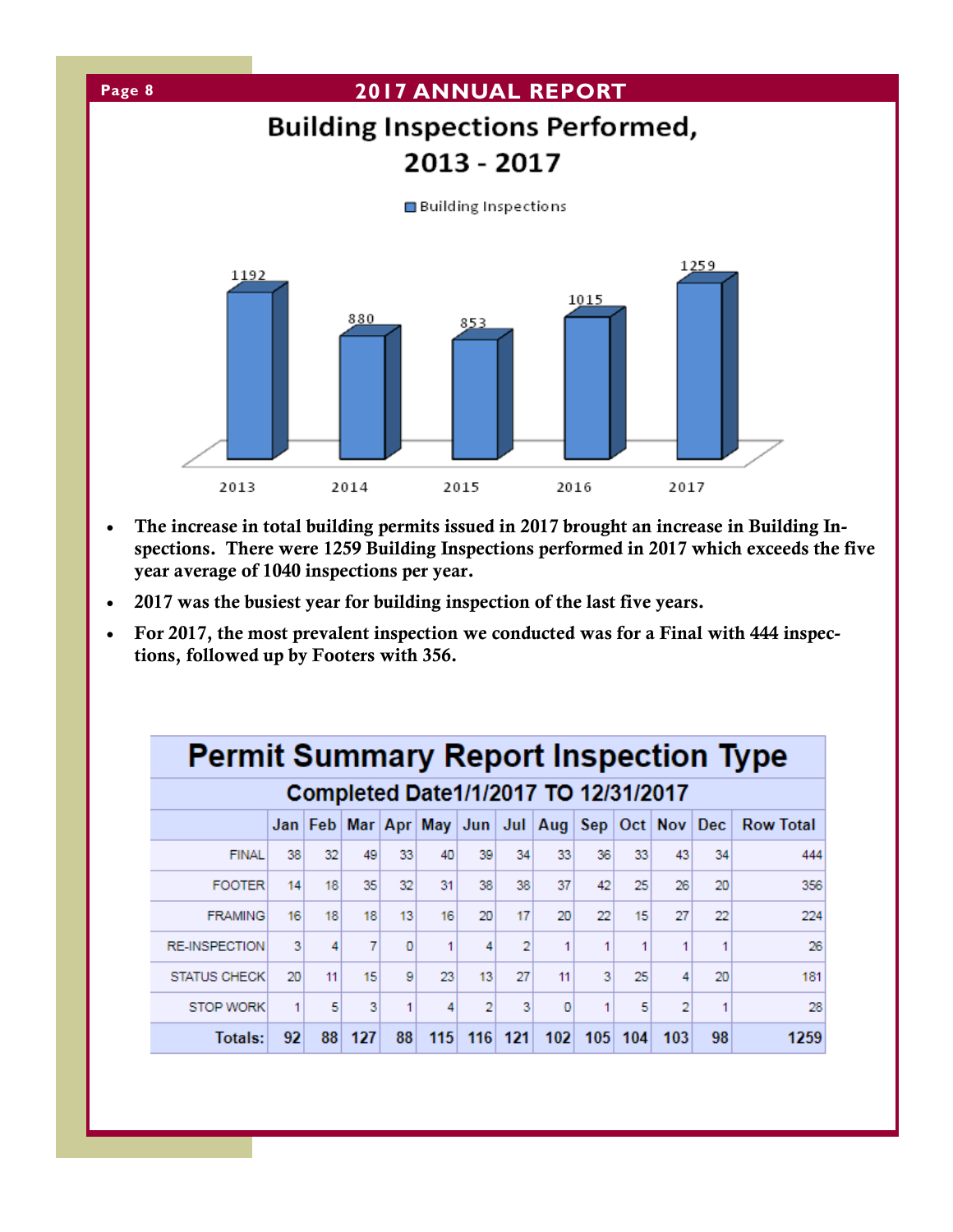

- **Plan Reviews are performed for all new single family dwellings with total roofed area of 2000 square feet or more; basement remodels/finishes and non-residential (commercial, industrial and assembly) projects that fall under local jurisdiction.**
- **The number of plan reviews increased significantly from 129 in 2016 to180 in 2017.**
- **Plan Reviews averaged 10.5 per month for Single Family Dwellings; 2.5 for Basement Finishes and 1.9 for Non-Residential/Commercial projects.**

|                   | <b>Building Plan Review Summary - 2017</b> |              |                |          |     |     |              |              |            |              |            |                |                            |
|-------------------|--------------------------------------------|--------------|----------------|----------|-----|-----|--------------|--------------|------------|--------------|------------|----------------|----------------------------|
|                   | Completed Date1/1/2017 TO 12/31/2017       |              |                |          |     |     |              |              |            |              |            |                |                            |
|                   | Jan                                        | <b>Feb</b>   | <b>Mar</b>     | Apr      | May | Jun | Jul          | Aug          | <b>Sep</b> | Oct          | <b>Nov</b> | <b>Dec</b>     | <b>Row</b><br><b>Total</b> |
| 1 Single Family   | 4                                          | 9            | $\overline{7}$ | 15       | 6   | 22  | 9            | 11           | 15         | 14           | 4          | 10             | 126                        |
| 2 Basement Finish | 5                                          | $\mathbf{1}$ | 2              | 2        | 3   | 2   | 5            | $\mathbf{1}$ | 2          | 3            | 3          | $\overline{2}$ | 31                         |
| 3 Commercial      | $\mathcal{P}$                              | $\mathbf{1}$ | $\mathbf{1}$   | $\Omega$ | 8   | 2   | $\mathbf{1}$ | 2            | $\Omega$   | $\mathbf{1}$ | 5          | $\Omega$       | 23                         |
| Totals:           | 11                                         | 11           | 10             | 17       | 17  | 26  | 15           | 14           | 17         | 18           | 12         | 12             | 180                        |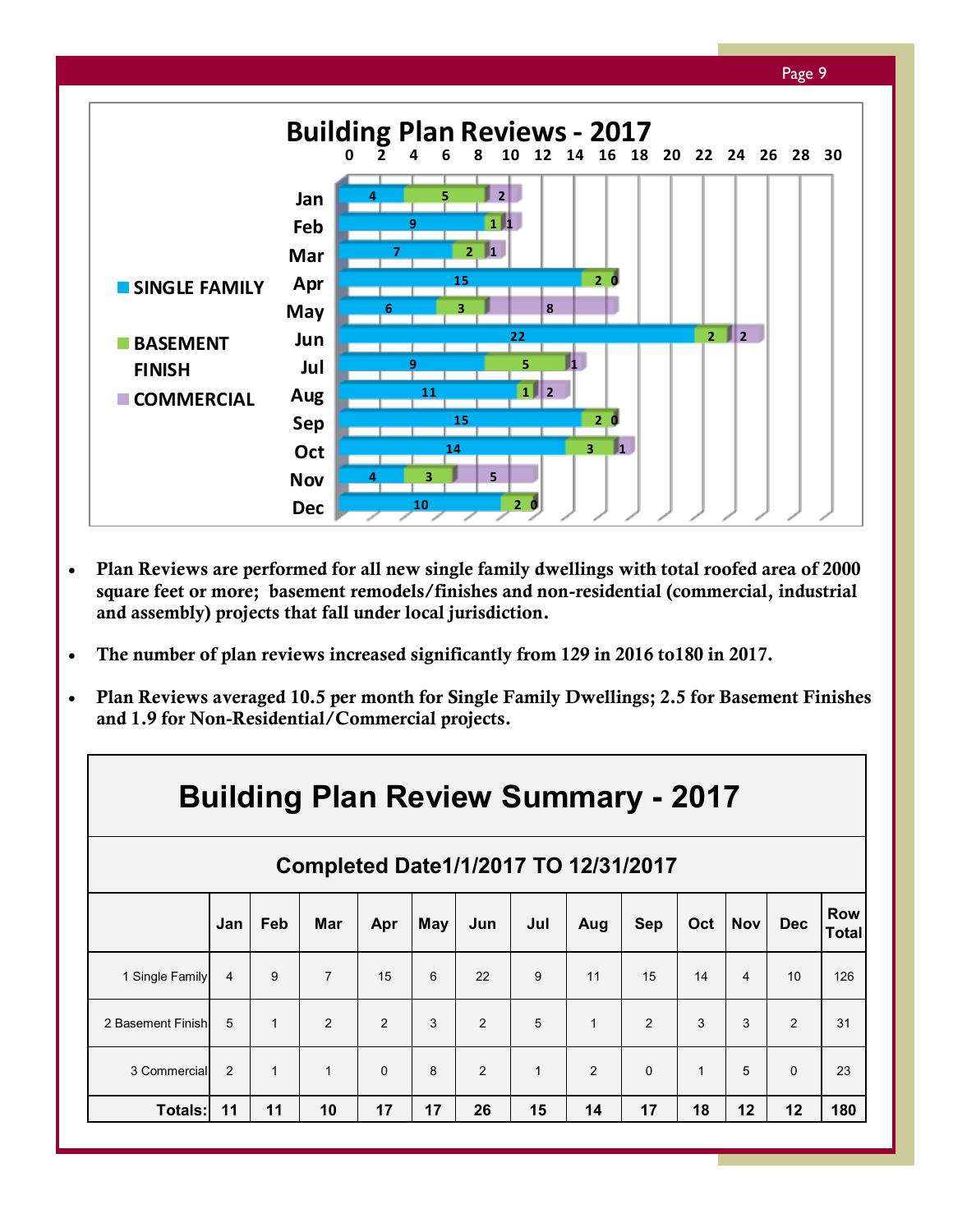### Page 10 **2017 ANNUAL REPORT**

# **Electrical Inspections Completed 2012-2017**



- **A total of 1,824 electrical inspections were completed in 2017.**
- **There were 11.5% more electrical inspections performed in 2017 than in 2016.**
- **2017 was the most active year for electrical inspections of any of the last 6 years.**
- **Electrical inspections averaged approximately 152 per month.**
- **This office is responsible for electrical inspections for Unincorporated Hardin County, the cities of West Point, Vine Grove, Sonora and Upton in Hardin County and all of Larue County.**

# **Electrical Inspections Completed 2017**

#### **1/1/2017 TO 12/31/2017**

| . <b>. .</b><br>$\ddot{\phantom{0}}$ |                |              |                |                |              |                |             |              |             |          |                |                |                       |
|--------------------------------------|----------------|--------------|----------------|----------------|--------------|----------------|-------------|--------------|-------------|----------|----------------|----------------|-----------------------|
|                                      | Jan            | Feb          | <b>Mar</b>     | Apr            | <b>May</b>   | Jun            | Jul         | Aug          | <b>Sep</b>  | Oct      | <b>Nov</b>     | <b>Dec</b>     | <b>Row To-</b><br>tal |
| <b>FINAL</b>                         | 56             | 63           | 81             | 65             | 66           | 108            | 107         | 85           | 68          | 54       | 71             | 83             | 907                   |
| <b>RE-INSPECTION</b>                 | 4              | 8            | $\overline{4}$ | $\overline{4}$ | 6            | 6              | 3           | 8            | 4           | 6        | 5              | 6              | 64                    |
| <b>ROUGH</b>                         | 30             | 40           | 46             | 50             | 34           | 34             | 40          | 38           | 38          | 28       | 35             | 36             | 449                   |
| <b>SERVICE EN-</b><br><b>TRANCE</b>  | $\overline{2}$ | $\mathbf{1}$ | $\mathbf 0$    | 2              | $\mathbf{0}$ | $\mathbf 0$    | $\mathbf 0$ | $\mathbf{1}$ | $\mathbf 0$ | $\Omega$ | $\mathbf{1}$   | $\overline{2}$ | 9                     |
| <b>STATUS CHECK</b>                  | 1              | 4            | 3              | $\overline{4}$ | 3            | 5              | 10          | 1            | 4           | 3        | $\overline{4}$ | 3              | 45                    |
| <b>TEMP ON MAIN</b>                  | 24             | 23           | 25             | 33             | 23           | 23             | 21          | 26           | 24          | 29       | 28             | 31             | 310                   |
| <b>TEMPORARY</b><br><b>POLE</b>      | 2              | 4            | $\overline{4}$ | $\mathbf 0$    | 6            | $\overline{4}$ | 2           | 4            | 2           | 3        | 6              | 3              | 40                    |
| <b>Totals: 119</b>                   |                | 143          | 163            | 158            | 138          | 180            | 183         | 163          | 140         | 123      | 150            | 164            | 1824                  |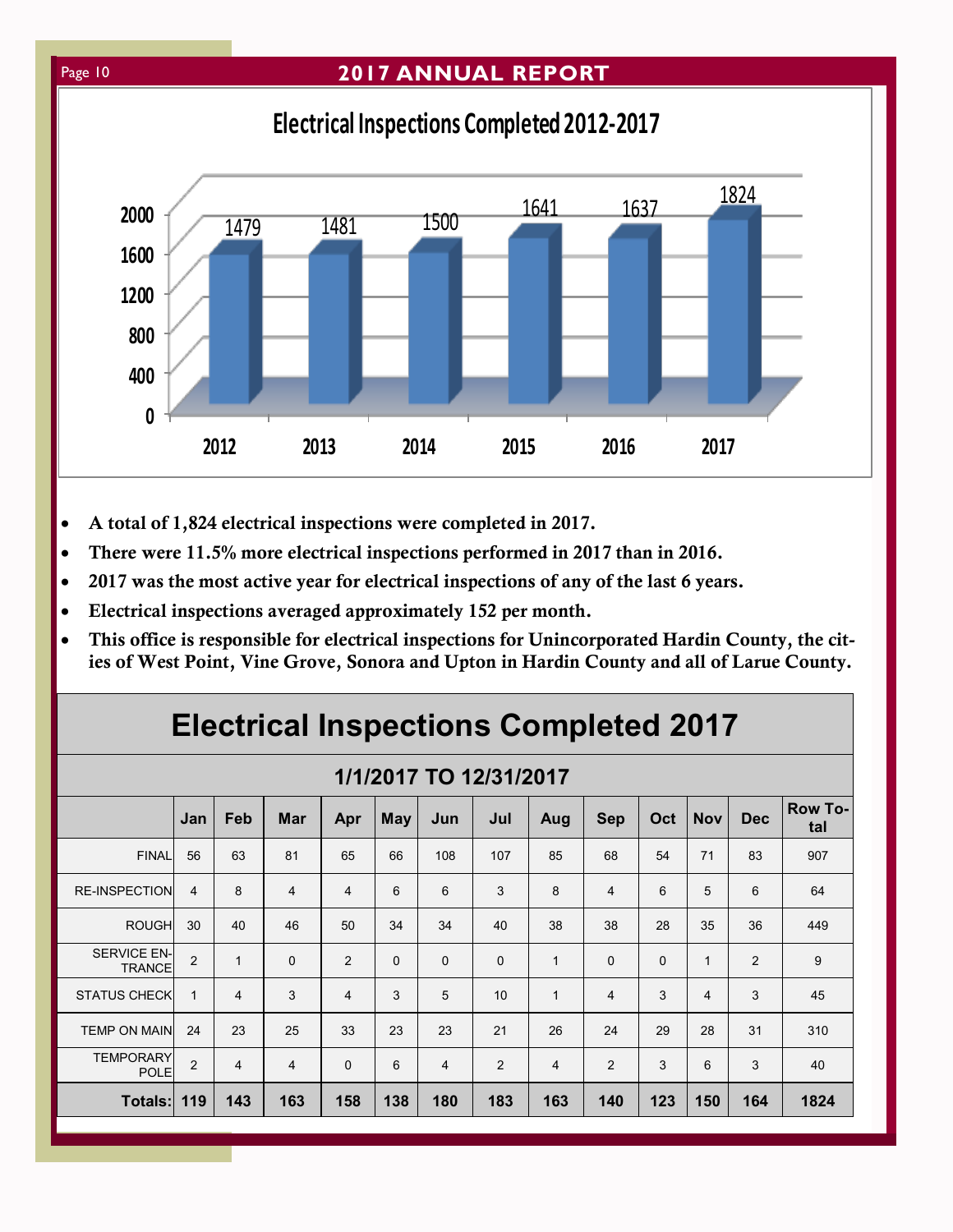While total Building Permits were up 20% for 2017, construction costs were down 25% for Unincorporated Hardin County from \$47,609,610 in 2016 to \$35,937,460 in 2017. There were two large projects in 2016, the \$15 million for Cecilia Valley Elementary and \$1.5 million for the Central KY Gun Club that account for much of the difference. The largest project for 2017 was \$394,000 for the Dollar General Store at 5842 North Dixie.

Single family dwelling construction still made up the majority of the 2017 construction costs with 78% or \$28 million dollars of the total.

The total construction cost of \$150,287,633 for the four reporting jurisdictions showed an overall increase of 17% from the 2016 total of \$128 million. While Radcliff and Unincorporated Hardin County saw decreases, the overall increase comes from a 50% increase for Elizabethtown and a 65% increase for Vine Grove.

Elizabethtown continues to make up the majority of the construction cost pie and has since 2011.



#### TOTAL CONSTRUCTION COST 2017 - \$150,287,633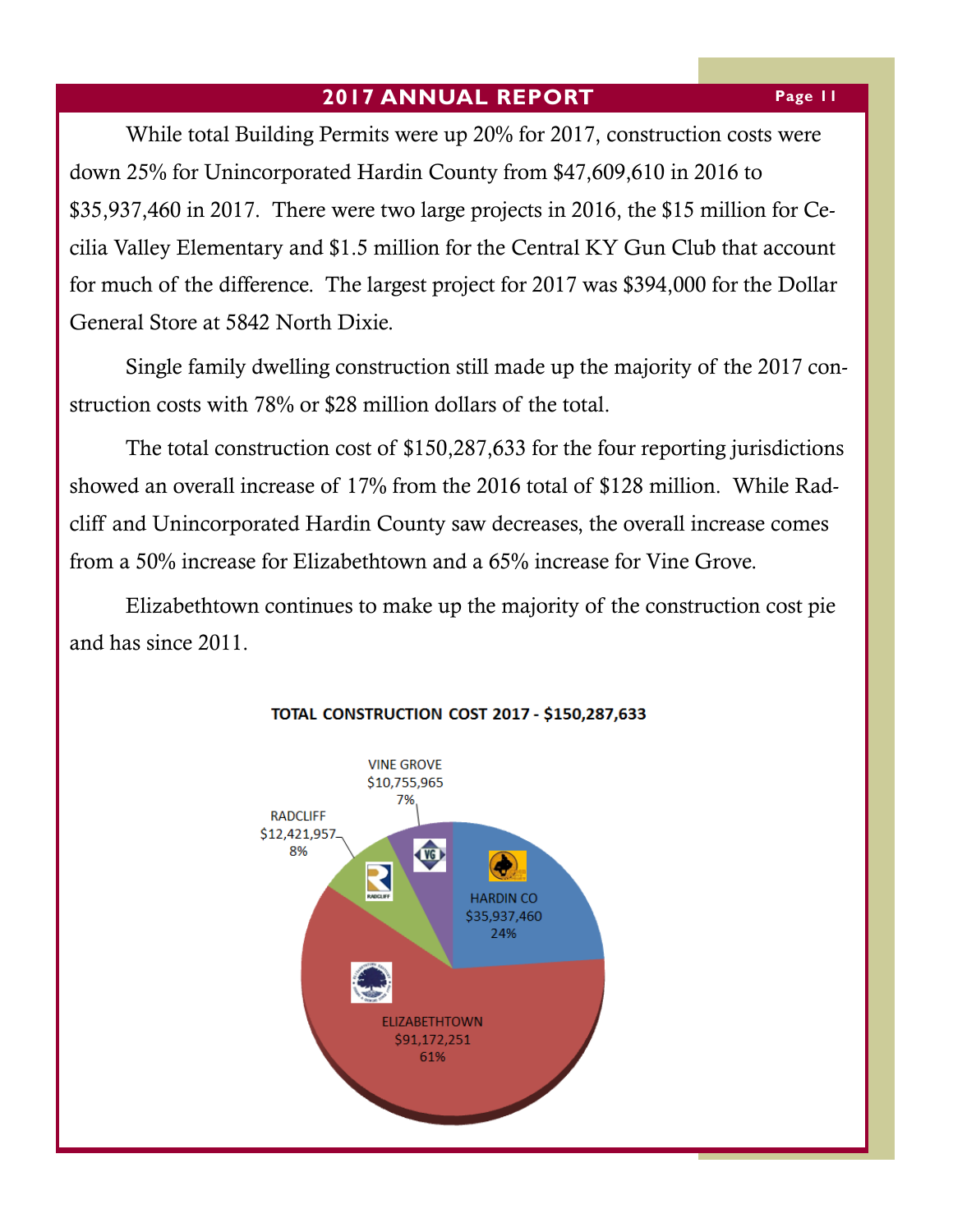The Planning and Development Commission Staff has been active in the past year with public hearings, development plans and permits. The following table illustrates the workload for 2017.

| <b>Application</b><br><b>Type</b> | No. of<br><b>Applications</b> | <b>Approved</b> | <b>Expired</b> | <b>Denied</b>  | Withdrawn      | <b>Pending</b> |
|-----------------------------------|-------------------------------|-----------------|----------------|----------------|----------------|----------------|
| <b>CONDITIONAL</b>                |                               |                 |                |                |                |                |
| <b>USE PERMIT</b>                 | 24                            | 24              | $\Omega$       | $\Omega$       | 0              | 0              |
| <b>DEVELOPMENT</b>                |                               |                 |                |                |                |                |
| <b>PLAN</b>                       | 16                            | 11              | $\Omega$       | $\Omega$       | $\overline{0}$ | 5              |
| <b>ZONING CHANGE</b>              | 4                             | 3               | $\Omega$       | $\Omega$       | 1              | $\overline{0}$ |
| <b>ADMINISTRATIVE</b>             |                               |                 |                |                |                |                |
| <b>REVIEW</b>                     | 3                             | 3               | $\Omega$       | $\Omega$       | $\Omega$       | $\Omega$       |
| <b>ROAD CLOSING</b>               | 4                             | 3               | $\Omega$       | $\Omega$       | 0              | $\mathbf{1}$   |
| <b>SITE PLAN</b>                  | 32                            | 28              | $\overline{0}$ | $\overline{0}$ | $\overline{2}$ | $\overline{2}$ |
| <b>CELL TOWER</b>                 | $\overline{2}$                | 1               | $\Omega$       | $\Omega$       | $\Omega$       | 1              |
| <b>VARIANCE</b>                   | 18                            | 16              | $\Omega$       | $\Omega$       | $\overline{2}$ | 0              |
| <b>TOTAL</b>                      | 103                           | 89              | 0              | 0              | 5              | 9              |

 A total of 3 Zoning Changes were considered by the Planning Commission during 2017 (with one application withdrawn prior to the hearing); with all three rezoning from Residential to Commercial. The Planning Commission also considered 4 Road Closing Request.

- The Commission Staff reviews all Development Plans and Site Plans. A total of 16 Development Plans for Assembly, Commercial and Industrial projects were reviewed along with 32 Site Plans for Residential related projects.
- A total of 41 applications were considered by the Board of Adjustment during 2017 for Conditional Use Permits and Variances (1 Conditional Use Permit was heard by the Planning Commission with a Zone Change). The Board also considered 3 Administrative Reviews.

**Page 12**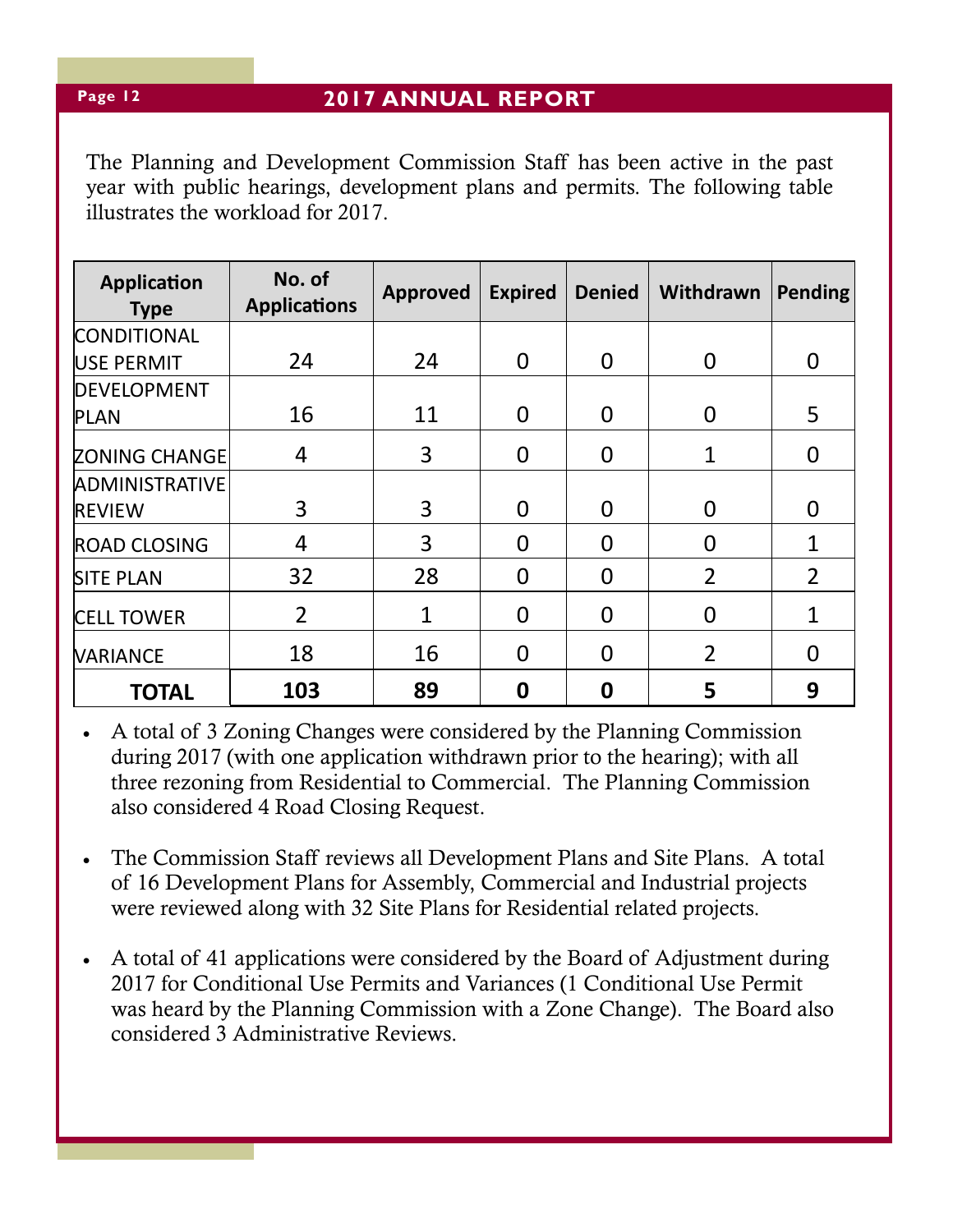# **VIOLATIONS REPORT 2017**

If a violation of the county ordinance occurs, or is alleged to have occurred, any person may file a written complaint or otherwise make a report to the Planning Commission. Such a complaint, stating the causes and basis thereof, can be filed anonymously with the Planning Staff. Reports of violations are coordinated with the Hardin County Code Enforcement Officer and the Hardin County Property Maintenance Code.

A violation notice will be issued to the property owner after a staff member has investigated the complaint. The DEVELOPMENT GUIDANCE SYSTEM, ZONING ORDINANCE, 2009 enables the Commission to regulate and provide relief towards a number of items such as wrecked and/or inoperative vehicles, multiple dwellings, and commercial activity in a residential zone.

A notice of violation typically establishes a time period for the property to come into compliance. Should the property owner fail to correct said violation the Commission then forwards the violation on to the Office of the Hardin County Attorney's for resolution.

In 2017, a total of fifteen (15) violations were investigated via a Site Visit and resulted in letters being mailed out. Of the 15 violations investigated, 14 were closed out for compliance with 1 item pending potential litigation.

| <b>VIOLATION TYPE</b>                     | # OF INVESTIGATIONS |
|-------------------------------------------|---------------------|
| <b>Inoperable Vehicles</b>                |                     |
| RV's used as Dwellings                    |                     |
| <b>Running Business without Approvals</b> | 5                   |
|                                           |                     |

# **TOTAL 15**